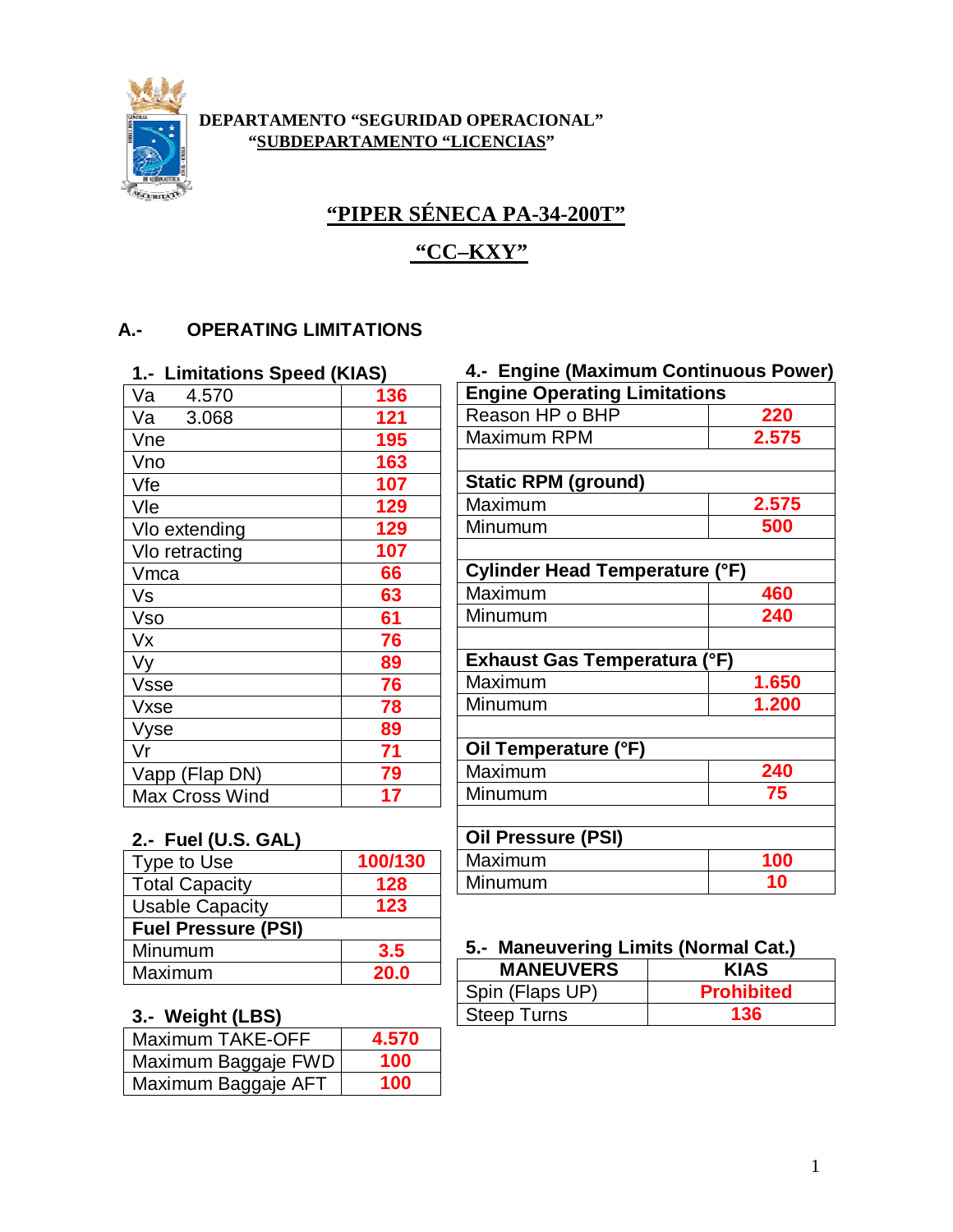#### **B.- EMERGENCIES PROCEDURES**

#### **1. ENGINE FAILURE DURING TAKEOFF (below 85 KIAS):**

a.- If engine failure occurs during takeoff and 85 KIAS has not been attained :

THROTTLES **CLOSED** STOP STRAIGHT AHEAD

b.- If inadequate runway remains to stop:

| <b>THROTTLES</b>      | <b>CLOSED</b>                      |
|-----------------------|------------------------------------|
| <b>BRAKES</b>         | <b>MAXIMUM BRAKING</b>             |
| <b>BATERRY SWITCH</b> | <b>OFF</b>                         |
| <b>FUEL SELECTORS</b> | <b>OFF</b>                         |
| <b>CONTINUE</b>       | <b>STRAIGHT AHEAD, TURNING TO</b>  |
|                       | <b>VOID OBSTACLES AS NECESSARY</b> |

#### **2. ENGINE FAILURE DURING TAKEOFF (85 KIAS or above):**

If engine failure occurs during takeoff ground roll or after lift-off with gear still down and 85 KIAS has been attained:

a.- If adequate runway remains,

| THROTTLES | <b>CLOSED</b>         |
|-----------|-----------------------|
| LAND.     | <b>IF AIRBORNE</b>    |
| STOP      | <b>STRAIGHT AHEAD</b> |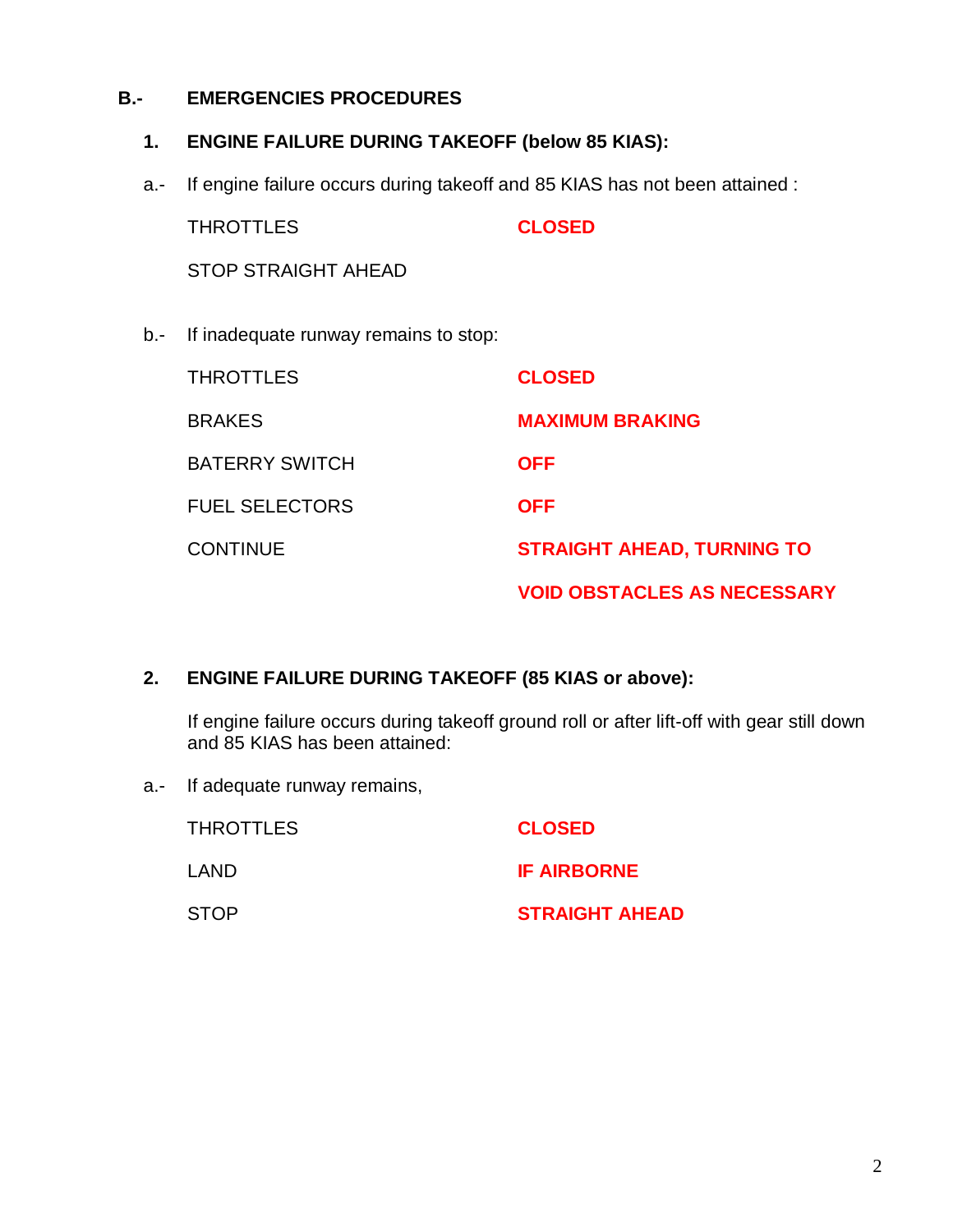If runway remaining is inadequate for stopping, decide whether to abort or continue.

b.- If decision is made to continue,

| <b>HEADING</b>            | <b>MAINTAIN</b> |
|---------------------------|-----------------|
| <b>AIRSPEED</b>           | <b>MAINTAIN</b> |
| <b>ESTABLISHING</b>       | <b>A CLIMB</b>  |
| <b>LANDING GEAR</b>       | <b>RETRACT</b>  |
| <b>ACCELERATE TO</b>      | 89 KIAS (VYSE)  |
| <b>INOPERATIVE ENGINE</b> | <b>FEATHER</b>  |

## **3. ENGINE FIRE IN FLIGHT:**

Affected engine:

| <b>FUEL SELECTOR</b>      | <b>OFF</b>              |
|---------------------------|-------------------------|
| <b>THROTTLE</b>           | <b>CLOSE</b>            |
| <b>PROPELLER</b>          | <b>FEATHER</b>          |
| <b>MIXTURE</b>            | <b>IDLE CUT-OFF</b>     |
| <b>HEATER</b>             | <b>OFF</b>              |
| <b>DEFROSTER</b>          | <b>OFF</b>              |
| <b>IF TERRAIN PERMITS</b> | <b>LAND IMMEDIATELY</b> |

## **4. ENGINE FIRE ON GROUND:**

a.- If engine has not started:

MIXTURE **IDLE CUT-OFF** THROTTLE **OPEN** STARTER **CRANK ENGINE**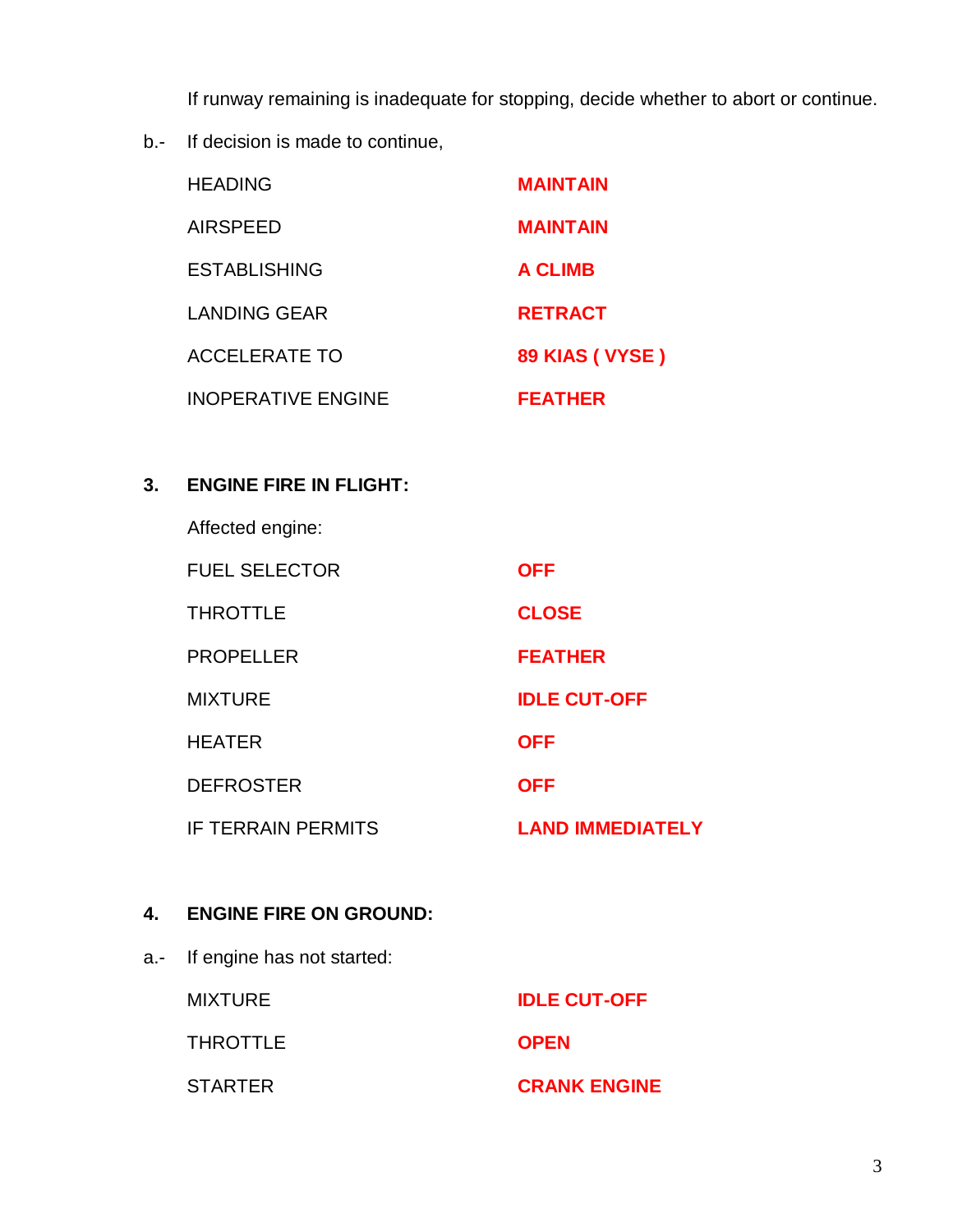If engine has already started and is running, continue operating to try pulling the fire into the engine.

If fire continues, extinguish with best available means.

b.- If external fire extinguish is to be applied.

| <b>FUEL SELECTOR VALVES</b> | <b>OFF</b>          |
|-----------------------------|---------------------|
| <b>MIXTURE</b>              | <b>IDLE CUT-OFF</b> |

### **5. EMERGENCY DESCENT**

| <b>THROTTLE</b>     | <b>CLOSE</b>                  |
|---------------------|-------------------------------|
| <b>PROPELLER</b>    | <b>FULL FORWARD</b>           |
| <b>MIXTURE</b>      | <b>AS REQUIRED FOR SMOOTH</b> |
|                     | <b>OPERATION</b>              |
| <b>LANDING GEAR</b> | <b>EXTEND</b>                 |
| <b>AIRSPEED</b>     | <b>129 KIAS</b>               |